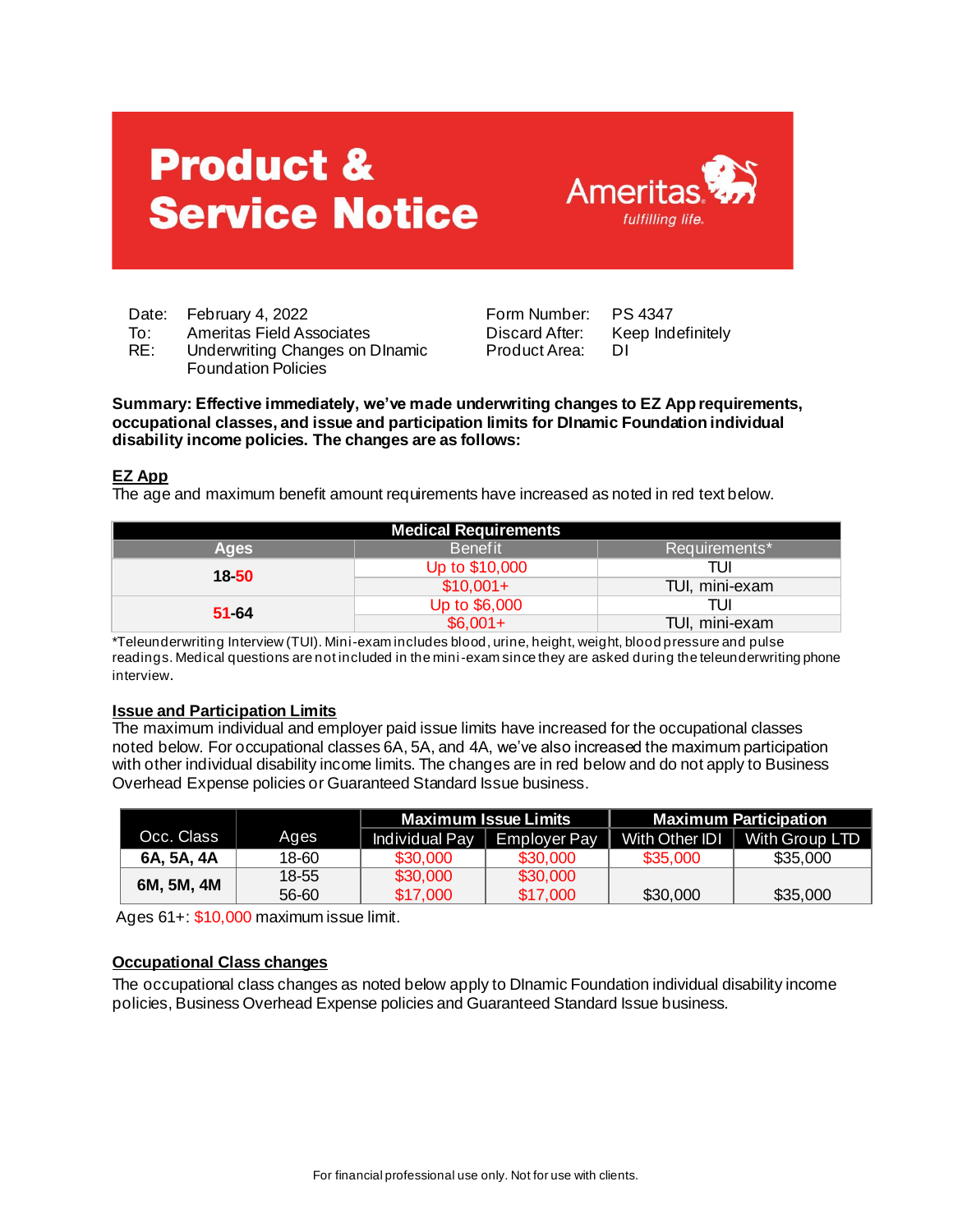## *Revised Occupation Class for General Dentists*

Industry wide challenges with poorer morbidity continue to be a problem with general dentists; thus, this occupation will be temporarily reclassified as a 3M occupational class, inclusive of all associated 3M parameters (i.e., available definitions of disability, I&P limits, etc.). Discounts will continue to be unavailable. These changes will remain in place until a full repricing is approved and released for new business. These changes do not impact dentistry specialties.

#### *Revised Occupation Classes for Attorneys*

Income is no longer a factor for attorneys. The revised occupation class structure is as follows:

• Attorneys, 6A

#### *Revised Occupation Classes for Actuaries*

Years of experience is no longer a factor for actuaries. The revised occupation class structure is as follows:

- Actuary with credentials 6A
- Others, 5A

#### *Revised Occupation Classes for Engineers*

The current "no field work" requirement is being enhanced to allow up to 30% field work. The revised occupation class structure is as follows:

- Engineers
- Technical graduates (4-year degree), income > \$60,000, up to 30% field work, 6A
- Technical graduates (4-year degree), income  $\epsilon$  = \$60,000, > 30% field work, 5A

#### *Revised Occupation Classes for Computer Industry*

Education is no longer a factor for 6A and 5A occupation classes. The new class structure is as follows:

- Systems Analyst, Systems Engineer, Programmer
- Income > \$75,000, 6A
- $Income < = $75,000, 5A$

#### **Transition Rules**

General dentist applications received after Mar. 1 will receive the new occupation class of 3M.

The enhancements above may be requested for applications currently in underwriting, subject to the following:

- Receipt of written request.
- A revised proposal reflecting the change.
- Underwriting approval.

Policies issued on or after December 4, 2021 may be reissued for the higher occupational class or higher issue and participation limits subject to the criteria listed below:

- A revised proposal reflecting the change must accompany the return of the original policy.
- The request, original policy and revised proposal must be received by your new business representative no later than 90 days from the original policy issue date.
- Premium differences will be refunded.
- For situations other than above, normal replacement rules will apply.
- All requests are subject to underwriting approval.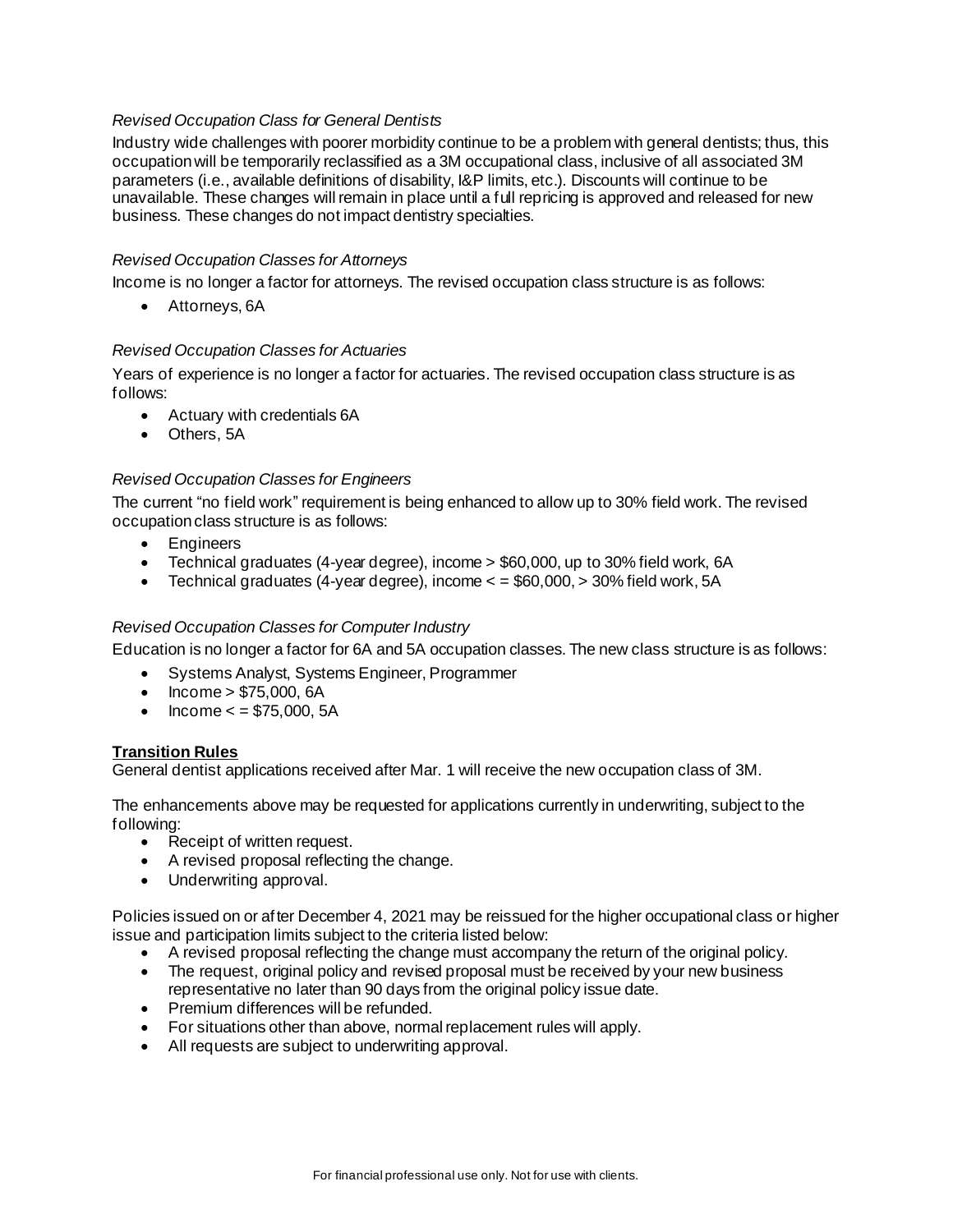The agent guide, DI 1228 and associated marketing material will be updated to include these changes. The underwriting changes as noted above will **not** be available in the illustration software until it has been updated. In the interim, please note the following:

- Reference the attached table when calculating the new issue and participation limits.
- The Medical Requirements Summary output page will not reflect the new EZ App changes regarding age and benefit amounts.
- To incorporate the occupational class changes, manually enter the appropriate occupational class rather than using the look up feature.
- For cases using the increased issue and participation limits, contact your DI wholesaler to obtain an accurate premium quote.

For any questions regarding this notice, please contact the Ameritas sales development team at 800-319- 6903.

The archive of Ameritas Product & Service Notices can be found on Producer Workbench > Product Portfolio.

Unless otherwise specified, any entity referenced in any notice is not an affiliate of Ameritas or any of its affiliates.

This information is provided by Ameritas®, which is a marketing name for subsidiaries of Ameritas Mutual Holding Company. Subsidiaries include Ameritas Life Insurance Corp. in Lincoln, Nebraska and Ameritas Life Insurance Corp. of New York (licensed in New York) in New York, New York. Each company is solely responsible for its own financial condition and contractual obligatio ns.

For more information about Ameritas®, visit ameritas.com.Ameritas® and the bison design are registered service marks of Ameritas Life Insurance Corp. Fulfilling life®is a registered service mark of affiliate Ameritas Holding Company. ©2022 Ameritas Mutual Holding Company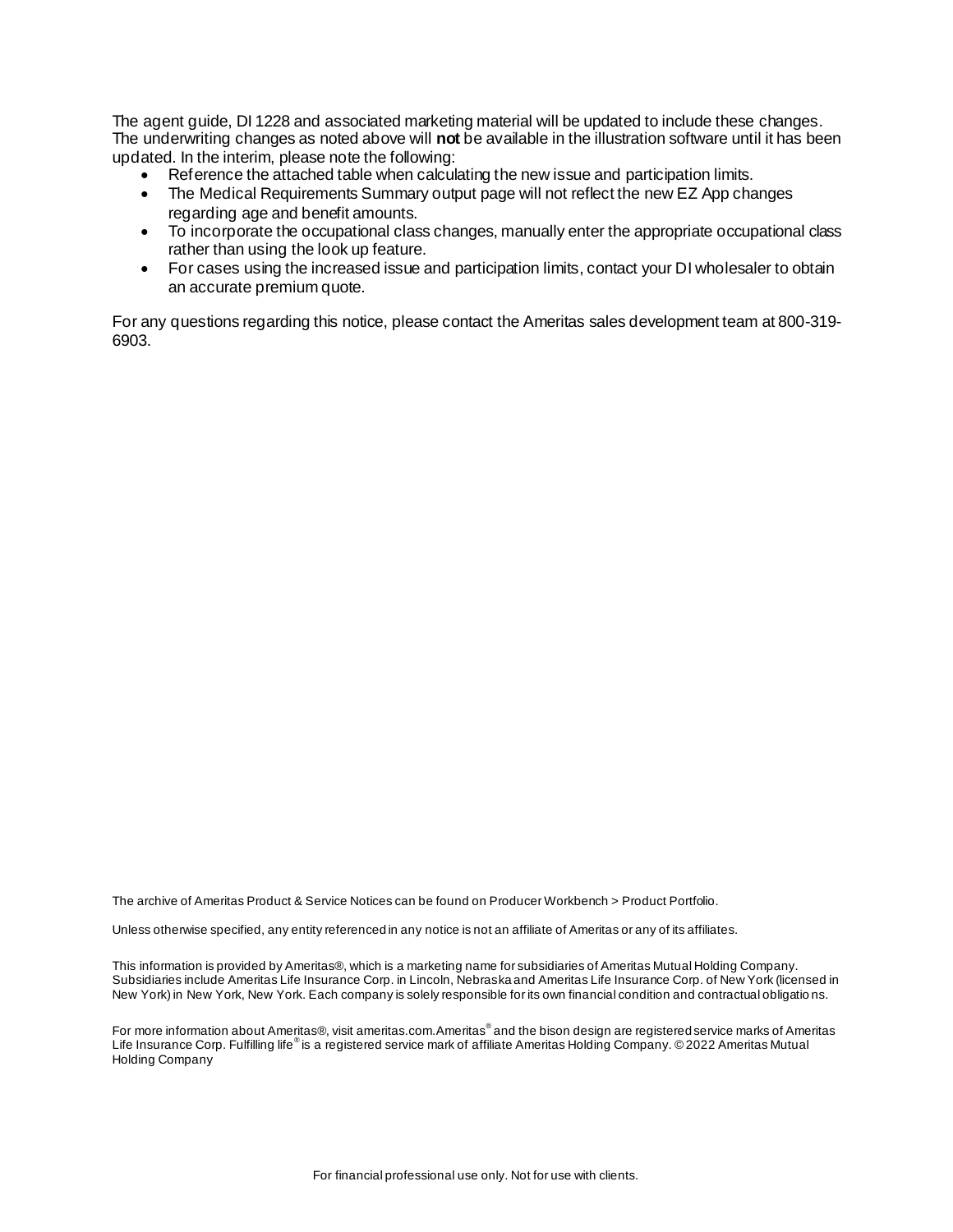| Individual Pay IDI Issue Limits |                  |                |                  |                       | <b>Employer Pay IDI Issue Limits</b> |                    |                  |                |                  |                       |                              |
|---------------------------------|------------------|----------------|------------------|-----------------------|--------------------------------------|--------------------|------------------|----------------|------------------|-----------------------|------------------------------|
| (Tax-Free Benefit)              |                  |                |                  |                       | (Taxable Benefit)                    |                    |                  |                |                  |                       |                              |
| Income                          | EE Pay           | + SIR          | = Total          | Max $w/$<br>Other IDI | Max $w/$<br><b>Group LTD</b>         | Income             | ER Pay           | $+$ SIR        | $=$ Total        | Max $w/$<br>Other IDI | Max $w/$<br><b>Group LTD</b> |
| 18,000                          | 550              | 550            | 1,100            | 1,100                 | 1,100                                | 18,000             | 600              | 600            | 1,200            | 1,200                 | 1,300                        |
| 22,000                          | 650              | 650            | 1,300            | 1,300                 | 1,300                                | 22,000             | 700              | 700            | 1,400            | 1,400                 | 1,600                        |
| 24,000                          | 700              | 700            | 1,400            | 1,400                 | 1,400                                | 24,000             | 750              | 750            | 1,500            | 1,500                 | 1,700                        |
| 27,000                          | 800              | 800            | 1,600            | 1,600                 | 1,600                                | 27,000             | 850              | 850            | 1,700            | 1,700                 | 1,900                        |
| 30,000<br>33,000                | 850<br>950       | 850<br>950     | 1,700<br>1,900   | 1,700<br>1,900        | 1,800<br>1,900                       | 30,000<br>33,000   | 1,100<br>1,200   | 1,100<br>1,200 | 2,200<br>2,400   | 2,200<br>2,400        | 2,100<br>2,300               |
| 36,000                          | 1,000            | 1,000          | 2,000            | 2,000                 | 2,100                                | 36,000             | 1,300            | 1,300          | 2,600            | 2,600                 | 2,500                        |
| 39,000                          | 1,100            | 1,100          | 2,200            | 2,200                 | 2,300                                | 39,000             | 1,400            | 1,400          | 2,800            | 2,800                 | 2,700                        |
| 40,000                          | 1,100            | 1,100          | 2,200            | 2,200                 | 2,300                                | 40,000             | 1,450            | 1,450          | 2,900            | 2,900                 | 2,800                        |
| 42,000                          | 1,150            | 1,150          | 2,300            | 2,300                 | 2,500                                | 42,000             | 1,500            | 1,500          | 3,000            | 3,000                 | 2,900                        |
| 45,000<br>48,000                | 1,250<br>1,300   | 1,250<br>1,300 | 2,500<br>2,600   | 2,500<br>2,600        | 2,600<br>2,800                       | 45,000<br>48,000   | 1,600<br>1,700   | 1,600<br>1,700 | 3,200<br>3,400   | 3,200<br>3,400        | 3,100<br>3,300               |
| 51,000                          | 1,450            | 1,450          | 2,900            | 2,900                 | 3,000                                | 51,000             | 1,800            | 1,800          | 3,600            | 3,600                 | 3,600                        |
| 54,000                          | 1,550            | 1,550          | 3,100            | 3,100                 | 3,200                                | 54,000             | 1,900            | 1,900          | 3,800            | 3,800                 | 3,800                        |
| 57,000                          | 1,600            | 1,600          | 3,200            | 3,200                 | 3,300                                | 57,000             | 1,950            | 1,950          | 3,900            | 3,900                 | 4,000                        |
| 60,000                          | 1,700            | 1,700          | 3,400            | 3,400                 | 3,500                                | 60,000             | 2,100            | 2,000          | 4,100            | 4,100                 | 4,200                        |
| 63,000                          | 1,750            | 1,750          | 3,500            | 3,500                 | 3,700                                | 63,000             | 2,300            | 2,000          | 4,300            | 4,300                 | 4,400                        |
| 65,000<br>70.000                | 1,800<br>1,900   | 1,800<br>1,900 | 3,600<br>3,800   | 3,600<br>3,800        | 3,800<br>4,100                       | 65,000<br>70.000   | 2,400<br>2,700   | 2,000<br>2,000 | 4,400<br>4,700   | 4,400<br>4,700        | 4,500<br>4,900               |
| 75,000                          | 2,050            | 2,050          | 4,100            | 4,100                 | 4,400                                | 75,000             | 3,100            | 2,000          | 5,100            | 5,100                 | 5,200                        |
| 80,000                          | 2,300            | 2,000          | 4,300            | 4,300                 | 4,600                                | 80,000             | 3,400            | 2,000          | 5,400            | 5,400                 | 5,500                        |
| 85,000                          | 2,600            | 2,000          | 4,600            | 4,600                 | 4,900                                | 85,000             | 3,700            | 2,000          | 5,700            | 5,700                 | 5,900                        |
| 90,000                          | 2,800            | 2,000          | 4,800            | 4,800                 | 5,200                                | 90,000             | 4,000            | 2,000          | 6,000            | 6,000                 | 6,200                        |
| 95,000                          | 3,000            | 2,000<br>2,000 | 5,000            | 5,000                 | 5,500                                | 95,000             | 4,300            | 2,000          | 6,300            | 6,300                 | 6,600                        |
| 100,000<br>105,000              | 3,300<br>3,500   | 2,000          | 5,300<br>5,500   | 5,300<br>5,500        | 5,800<br>6,100                       | 100,000<br>105,000 | 4,600<br>4,900   | 2,000<br>2,000 | 6,600<br>6,900   | 6,600<br>6,900        | 6,900<br>7,300               |
| 110,000                         | 3,700            | 2,000          | 5,700            | 5,700                 | 6,400                                | 110,000            | 5,200            | 2,000          | 7,200            | 7,200                 | 7,600                        |
| 115,000                         | 3,900            | 2,000          | 5,900            | 5,900                 | 6,700                                | 115,000            | 5,400            | 2,000          | 7,400            | 7,400                 | 8,000                        |
| 120,000                         | 4,200            | 2,000          | 6,200            | 6,200                 | 6,900                                | 120,000            | 5,700            | 2,000          | 7,700            | 7,700                 | 8,300                        |
| 130,000                         | 4,600            | 2,000          | 6,600            | 6,600                 | 7,500                                | 130,000            | 6,300            | 2,000          | 8,300            | 8,300                 | 9,000                        |
| 140,000<br>150,000              | 5,100<br>5,500   | 2,000<br>2,000 | 7,100<br>7,500   | 7,100<br>7,500        | 8,100<br>8,700                       | 140,000<br>150,000 | 6,900<br>7,400   | 2,000<br>2,000 | 8,900<br>9,400   | 8,900<br>9,400        | 9,700<br>10,400              |
| 160,000                         | 5,900            | 2,000          | 7,900            | 7,900                 | 9,000                                | 160,000            | 8,000            | 2,000          | 10,000           | 10,000                | 11,000                       |
| 170,000                         | 6,300            | 2,000          | 8,300            | 8,300                 | 9,600                                | 170,000            | 8,500            | 2,000          | 10,500           | 10,500                | 11,700                       |
| 180,000                         | 6,700            | 2,000          | 8,700            | 8,700                 | 9,800                                | 180,000            | 9,100            | 2,000          | 11,100           | 11,100                | 12,400                       |
| 190,000                         | 7,300            | 2,000          | 9,300            | 9,300                 | 10,600                               | 190,000            | 9,600            | 2,000          | 11,600           | 11,600                | 13,100                       |
| 200,000                         | 7,700            | 2,000          | 9,700            | 9,700                 | 11,100                               | 200,000            | 10,100           | 2,000          | 12,100           | 12,100                | 13,800                       |
| 210,000<br>220.000              | 8,100<br>8,400   | 2,000<br>2,000 | 10,100<br>10,400 | 10,100<br>10,400      | 11,700<br>12,200                     | 210,000<br>220.000 | 10,600<br>11,100 | 2,000<br>2,000 | 12,600<br>13,100 | 12,600<br>13,100      | 14,500<br>15,200             |
| 230,000                         | 8,800            | 2,000          | 10,800           | 10,800                | 12,700                               | 230,000            | 11,600           | 2,000          | 13,600           | 13,600                | 15,900                       |
| 240,000                         | 9,200            | 2,000          | 11,200           | 11,200                | 13,300                               | 240,000            | 12,100           | 2,000          | 14,100           | 14,100                | 16,500                       |
| 250,000                         | 9,600            | 2,000          | 11,600           | 11,600                | 13,800                               | 250,000            | 12,600           | 2,000          | 14,600           | 14,600                | 17,200                       |
| 260,000                         | 9,900            | 2,000          | 11,900           | 11,900                | 14,300                               | 260,000            | 13,000           | 2,000          | 15,000<br>15,400 | 15,000                | 17,900                       |
| 270,000<br>280,000              | 10,300<br>10,600 | 2,000<br>2,000 | 12,300<br>12,600 | 12,300<br>12,600      | 14,800<br>15,400                     | 270,000<br>280,000 | 13,400<br>13,800 | 2,000<br>2,000 | 15,800           | 15,400<br>15,800      | 18,600<br>19,300             |
| 290,000                         | 11,000           | 2,000          | 13,000           | 13,000                | 15,900                               | 290,000            | 13,800           | 2,000          | 15,800           | 15,800                | 20,000                       |
| 300,000                         | 11,300           | 2,000          | 13,300           | 13,300                | 16,400                               | 300,000            | 14,200           | 2,000          | 16,200           | 16,200                | 20,700                       |
| 310,000                         | 11,600           | 2,000          | 13,600           | 13,600                | 17,000                               | 310,000            | 14,600           | 2,000          | 16,600           | 16,600                | 20,700                       |
| 320,000                         | 11,900           | 2,000          | 13,900           | 13,900                | 17,500                               | 320,000            | 15,000           | 2,000          | 17,000           | 17,000                | 21,400                       |
| 330,000<br>340,000              | 12,200           | 2,000          | 14,200           | 14,200                | 18,000                               | 330,000            | 15,400           | 2,000          | 17,400           | 17,400                | 22,000                       |
| 350,000                         | 12,600<br>12,800 | 2,000<br>2,000 | 14,600<br>14,800 | 14,600<br>14,800      | 18,500<br>19,000                     | 340,000<br>350,000 | 15,700<br>16,100 | 2,000<br>2,000 | 17,700<br>18,100 | 17,700<br>18,100      | 22,700<br>23,400             |
| 360,000                         | 13,100           | 2,000          | 15,100           | 15,100                | 19,500                               | 360,000            | 16,500           | 2,000          | 18,500           | 18,500                | 24,000                       |
| 370,000                         | 13,400           | 2,000          | 15,400           | 15,400                | 20,100                               | 370,000            | 16,800           | 2,000          | 18,800           | 18,800                | 24,700                       |
| 380,000                         | 13,700           | 2,000          | 15,700           | 15,700                | 20,500                               | 380,000            | 17,100           | 2,000          | 19,100           | 19,100                | 25,400                       |
| 390,000                         | 13,900           | 2,000          | 15,900           | 15,900                | 21,000                               | 390,000            | 17,500           | 2,000          | 19,500           | 19,500                | 26,000                       |
| 400,000<br>420,000              | 14,200<br>14,500 | 2,000<br>2,000 | 16,200<br>16,500 | 16,200<br>16,500      | 21,800<br>22,800                     | 400,000<br>420,000 | 17,800<br>18,400 | 2,000<br>2,000 | 19,800<br>20,400 | 19,800<br>20,400      | 26,700<br>28,000             |
| 440,000                         | 15,000           | 2,000          | 17,000           | 17,000                | 23,800                               | 440,000            | 19,000           | 2,000          | 21,000           | 21,000                | 29,400                       |
| 460,000                         | 15,300           | 2,000          | 17,300           | 17,300                | 24,800                               | 460,000            | 19,500           | 2,000          | 21,500           | 21,500                | 30,700                       |
|                                 |                  |                |                  |                       |                                      |                    |                  |                |                  |                       |                              |